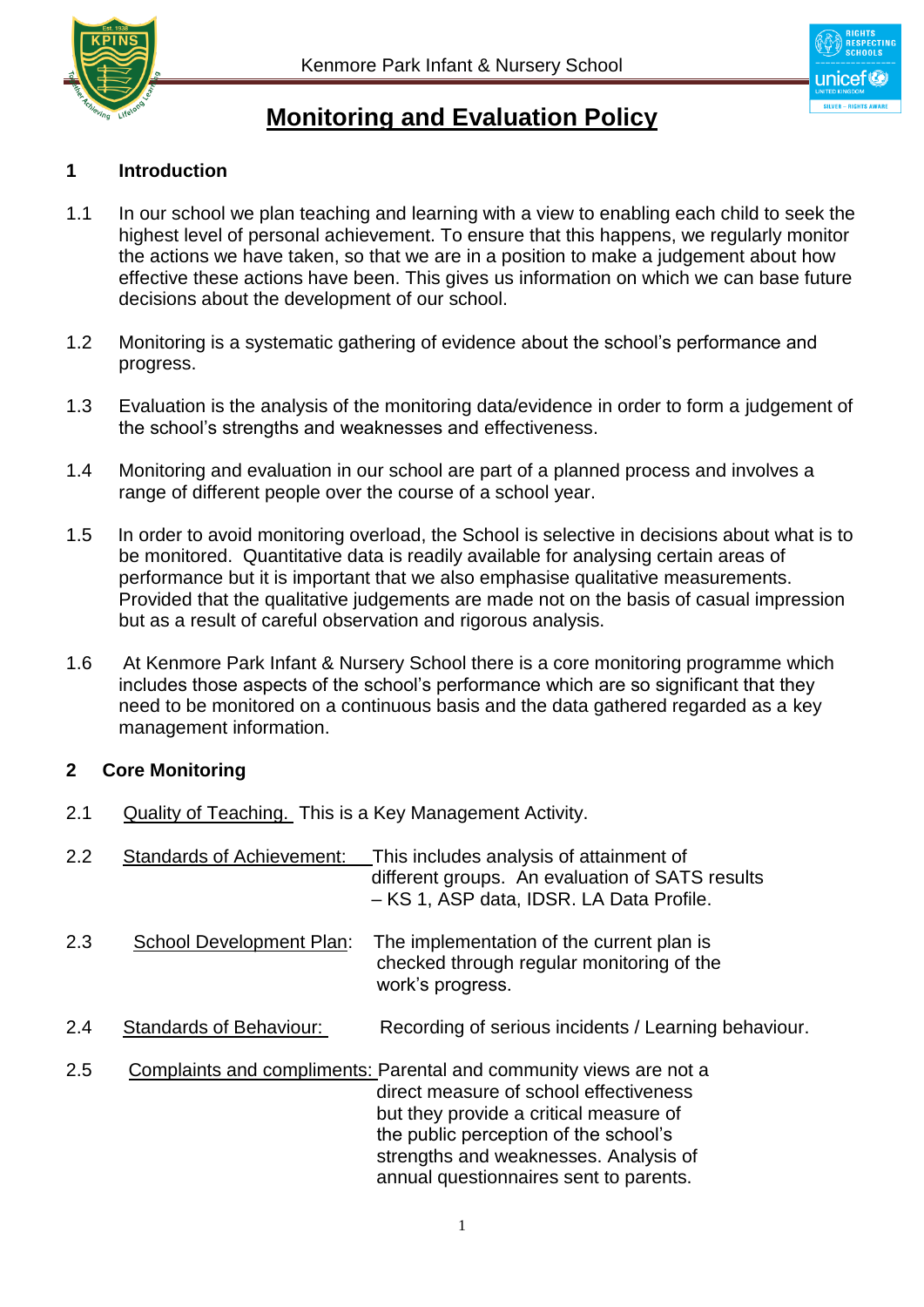

- 2.6 Budget: Monitoring this area monthly and annually. Analysing the effectiveness of major spending decisions.
- 2.7 SEND: Monitoring numbers of children on S.E.N.D Register, analysing rises and falls.
- 2.8 Attendance: Attendance and punctuality support given by the Schools Attendance Liaison Officer
- 2.9 Curriculum Monitoring: Undertaken by subject leaders/co-ordinators.

# **3 Monitoring and evaluation framework**

- **3.1** We use The Five-Stage Cycle for School Improvement (as defined by the DfE's green paper Teaching Excellence) to provide a framework for evaluating performance, setting targets, planning, taking action and monitoring progress. The components are:
	- how well are we doing?
	- how do we compare with similar schools?
	- what more should we aim to achieve?
	- what must we do to make it happen?
	- taking action and reviewing progress.

# **4 Monitoring and evaluation activities**

- **4.1** This framework allows us to systematically gather evidence across a range of activities. This evidence allows us to evaluate the impact of our actions and progress towards our targets.
- 4.2 The quality of teaching

 The headteacher or the deputy headteacher observes all teachers working with classes formally at least annually as part of the professional review cycle. The criteria that we use have been agreed by all teachers, and are part of our teaching and learning policy and professional review policy/classroom observation protocol (PM regulations Sept 2012). A clear rationale and focus for the observation is agreed with the teacher. The focus may reflect an agreed whole-school focus that is linked to the school development plan. The teacher and the observer follow the observation with a discussion. The observer notes the strengths and areas for development, and gives a copy of this information to the teacher. The headteacher builds the development points into the school's continuing professional development programme.

4.3 Where a subject has been identified in the school development plan as a priority area, the subject leader observes all relevant teachers at least once during the year as they teach the subject in question.

Subiect leaders monitor the quality of teaching in their subject and select a specific focus for the observation. This gives feedback about the progress of specific actions in the school development plan.

4.4 The quality of children's learning In the course of their lesson observations, the headteacher, deputy headteacher and subject leaders gather evidence about the children's attitudes to work and the standards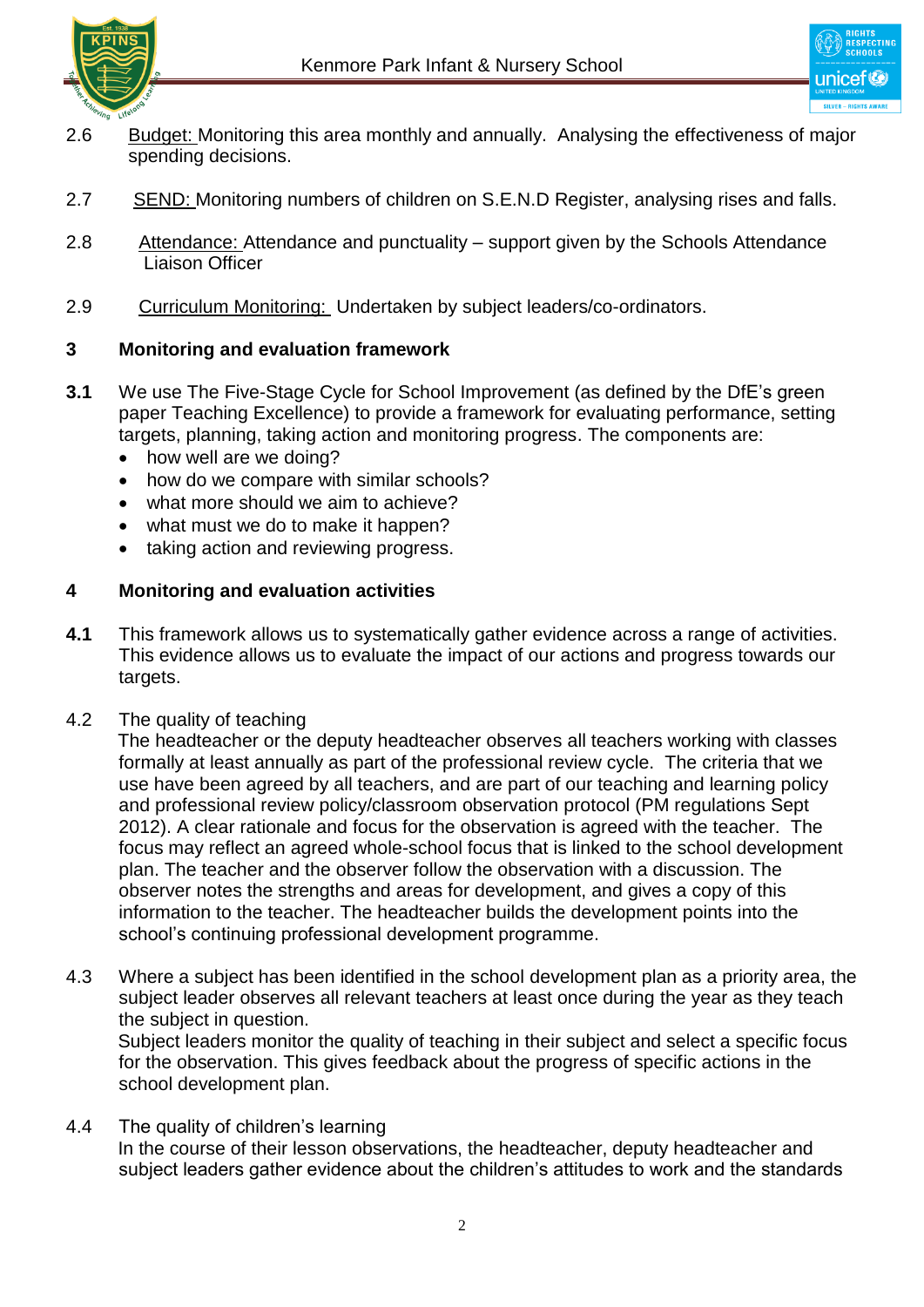



 that they are attaining in lessons. This enables us to self evaluate the impact of the school development plan.

4.5 The standards attained by children

 In the course of their lesson observations, the headteacher, deputy headteacher and subject leaders gather evidence about the standards that the children are attaining in lessons. All subject leaders undertake, where appropriate, a termly scrutiny of children's written work. This involves the sampling of children's work from a range of abilities within each class. Subject leaders use the evidence of this to inform their annual subject action plans. These form part of the school development plan.

- 4.6 The quality of teachers' planning Subject leaders monitor the medium-term planning for each year group on the intranet each term/half term. The subject leader records any common issues, action points and feedback to all staff and the Governing Body, strengths and areas for development which are then fed into the School Development Plan in their area of responsibility.
- 4.7 The targets set for children's learning All children have personal learning targets for literacy and numeracy which are derived from their baseline on entry. The teacher reviews these when appropriate, depending on the age of the child. The teacher reviews the children's National Curriculum levels at the end of each school year and sets the targets for the end of the next school year. The headteacher/deputy headteacher/ year group leaders and the class teacher review these targets and the progress that the children are making each half term.
- **4.8** The headteacher and governing body, in consultation with the LA, review the progress that the school is making towards its National Curriculum targets in English and mathematics during the autumn term each academic year.
- 4.9 The targets set in our school development plan

 The headteacher provides the governors with a termly evaluation report which s/he identifies progress made against the targets within the school development plan. Governors are encouraged to make regular visits to the school as part of a planned programme of monitoring. The governors and headteacher agree the focus of these visits when formulating the school development plan. Governors focus on one particular curriculum area or aspect of the school. The headteacher supplies the governors with half termly budget updates. This allows the governing body to monitor and evaluate spending patterns against the priorities for improvement identified in the school development plan. The planning cycle involves the governing body/subject leaders in evaluating the progress of the current school development plan as part of the work towards producing the next plan. This gives governors/subject leaders a clear view of the school's strengths and areas for development.

### **5 Monitoring and evaluation – key tasks**

- **5.1** In the autumn term we ask ourselves two key questions:
	- How well are we doing?
	- How do we compare with similar schools?